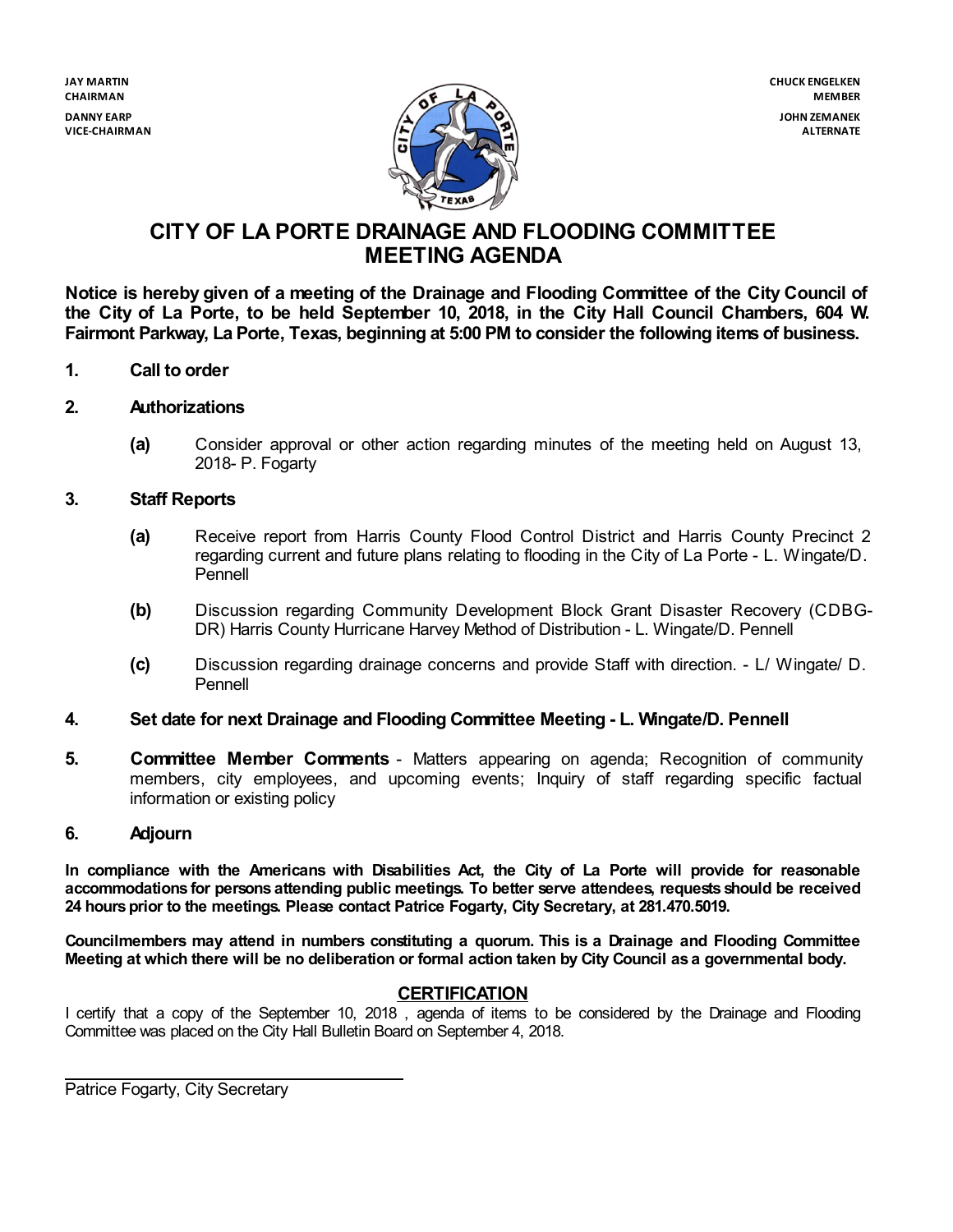Chairman





 Member  **JOHN ZEMANEK** Alternate Member

# **MINUTES OF DRAINAGE AND FLOODING COMMITTEE MEETING HELD AUGUST 13, 2018**

The Drainage and Flooding Committee of the City of La Porte met on **Monday, August 13, 2018,** at the City Hall Council Chambers, 604 West Fairmont Parkway, La Porte, Texas, at **5:00 p.m**. to consider the following items of business:

#### **1. Call to Order**

Chairman Jay Martin called the meeting to order at 5:00 p.m. The following members of the Drainage and Flooding Committee were present: Committee Members Danny Earp, Chuck Engelken and John Zemanek (arrived at 5:01 p.m.) Staff Present: Corby Alexander, Don Pennell, Lorenzo Wingate and Patrice Fogarty.

#### **2. Authorizations**

**(a)** Consider approval or other action regarding minutes of the Drainage and Flooding Committee Meeting held on July 9, 2018– P. Fogarty

Vice-Chairman Earp moved to approve the minutes of the Drainage and Flooding Committee Meeting held on July 9, 2018, as presented. Committee Member Engelken seconded. **MOTION PASSED 3/0.**

Committee Member Zemanek arrived at 5:01 p.m.

#### **3. Staff Reports**

**(a)** Discussion regarding prioritization of drainage projects – L. Wingate/D. Pennell

City Engineer Lorenzo Wingate presented a summary to prioritize drainage projects for 6<sup>th</sup> Street (from Madison to Main); Southside Neighborhood Drainage Improvements; Battleground Estates Phase II; Bayside Terrace Improvements; Brookglen Drainage Improvements; LCB (F216) Phase III; F101-06-00 Improvements (Pipeline Corridor); Bob's Gully (F210-00-00) Analysis; and Citywide 2D Model.

Vice Chairman Earp requested the elevation of the detention pond on H St. by Friday.

Committee members directed staff to prioritize projects beginning with (1) Brookglen Drainage Improvements; (2) Bayside Terrace Improvements; (3) F101-06-00 Improvements; (4) LCB (F216) Phase III; (5)  $6<sup>th</sup>$  Street (from Madison to Main); and (6) Southside Neighborhood Drainage Improvements.

### **4. Set date for next Drainage and Flooding Committee Meeting**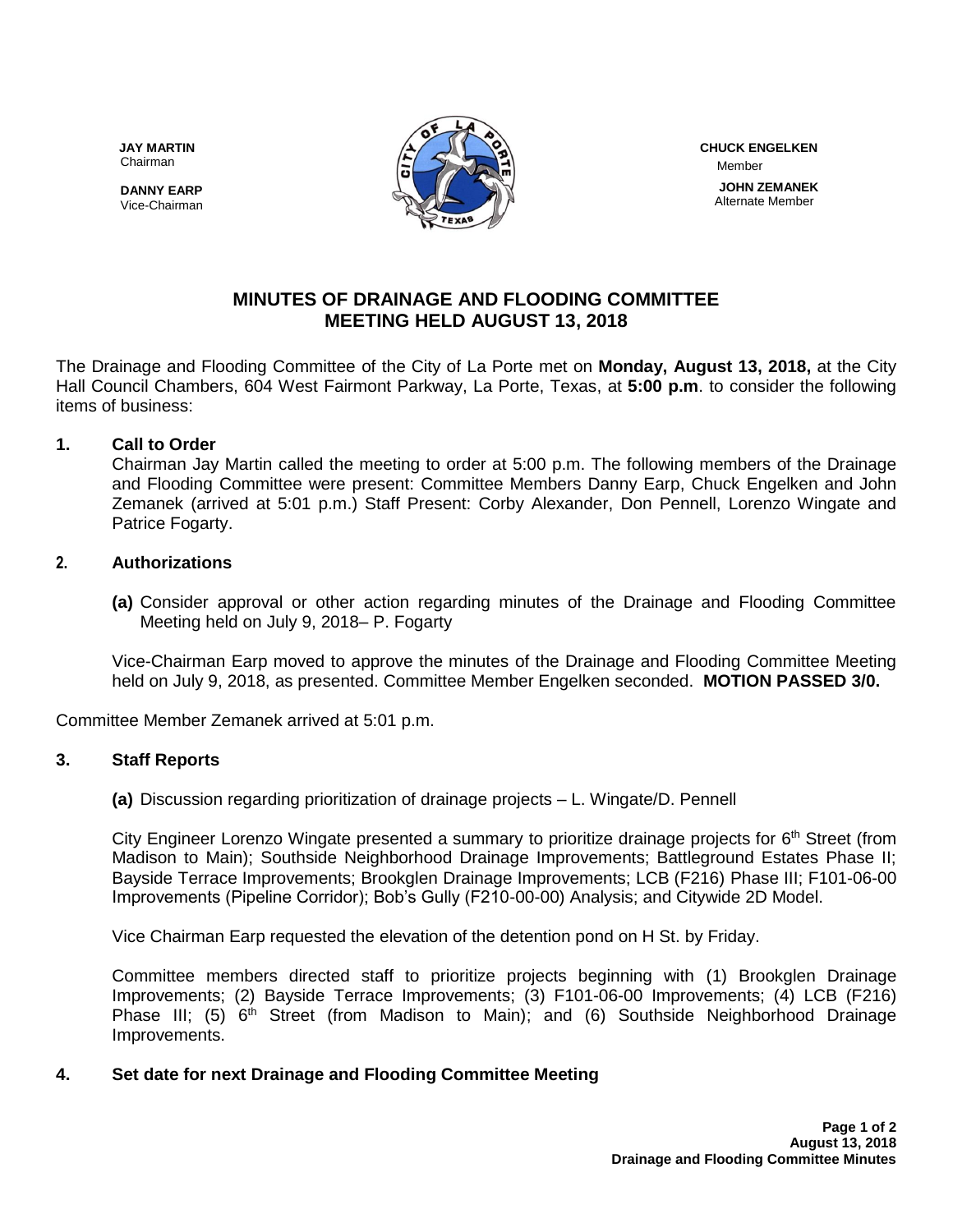The next meeting date was set for September 10, 2018, at 5:00 p.m.

#### **5. Committee Comments**

There were no committee comments.

#### **6**. **ADJOURN**

Committee Member Engelken made a motion to adjourn the meeting at 5:47 p.m. Vice-Chairman Earp seconded the motion. **MOTION PASSED UNANIMOUSLY 4/0.** 

Respectfully submitted,

Patrice Fogarty, City Secretary

\_\_\_\_\_\_\_\_\_\_\_\_\_\_\_\_\_\_\_\_\_\_\_\_\_\_\_\_\_\_\_\_\_\_

\_\_\_\_\_\_\_\_\_\_\_\_\_\_\_\_\_\_\_\_\_\_\_\_\_\_\_\_\_\_\_\_\_\_

Passed and approved on this 10<sup>th</sup> day of September, 2018.

Chairman, Jay Martin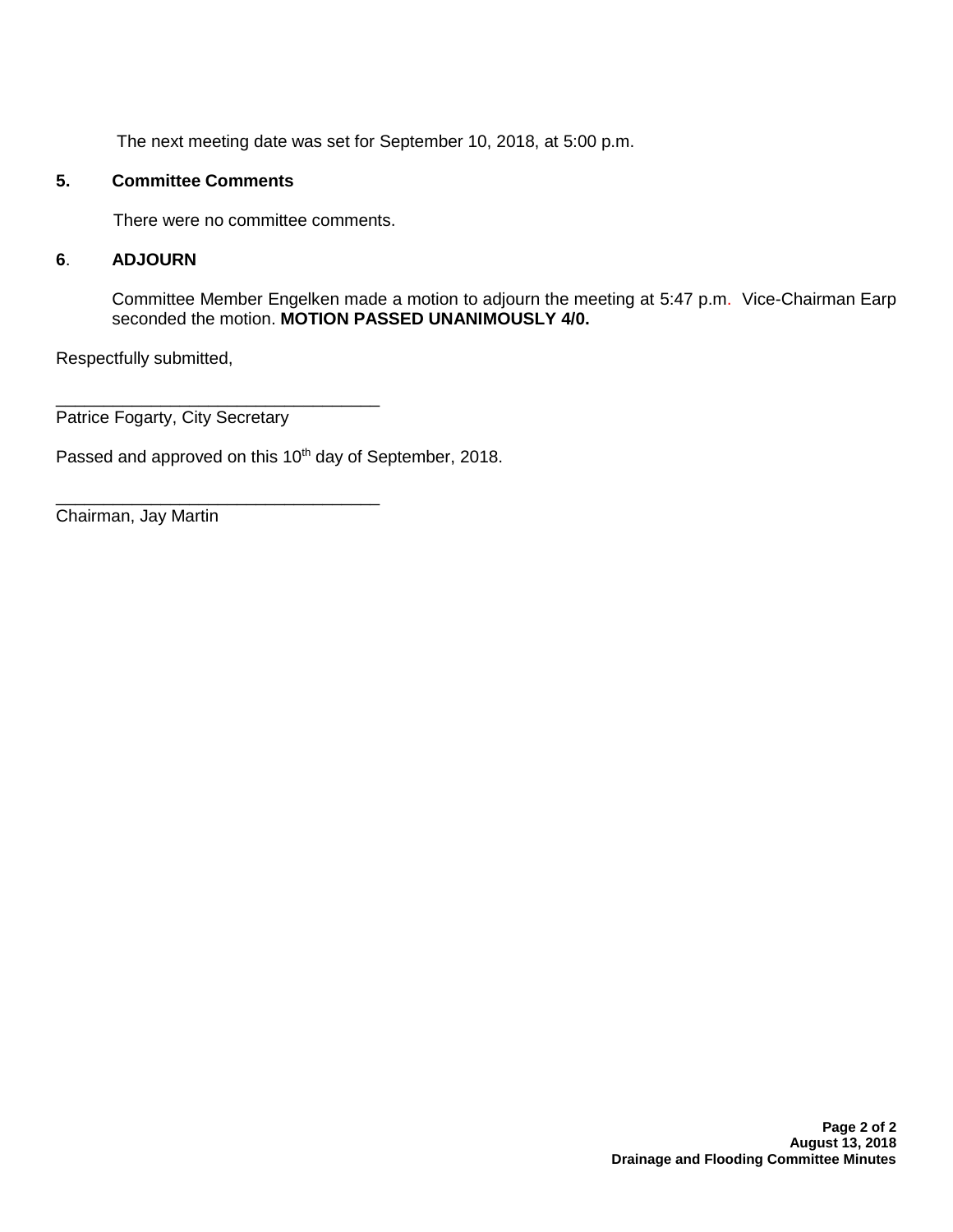# **REQUEST FOR DRAINAGE COMMITEE AGENDA ITEM**

| Agenda Date Requested: September 10, 2018                    | Appropriation                                             |
|--------------------------------------------------------------|-----------------------------------------------------------|
| Requested By: Lorenzo Wingate                                | Source of Funds:                                          |
| Department: Public Works                                     | Account Number:                                           |
| <b>C</b> Ordinance<br><b>C</b> Resolution<br><b>⊙</b> Report | Amount Budgeted:                                          |
| Exhibits:                                                    | Amount Requested:<br>$\Box$ Yes<br>€ No<br>Budgeted Item: |

#### **SUMMARY & RECOMMENDATION**

Receive report from Harris County Flood Control District and Harris County Precinct 2 regarding current and future plans relating to flooding in the City of La Porte.

#### **ACTION REQUIRED**

Receive report

### **Approved for Drainage Committee Agenda**

**Corby D. Alexander, City Manager <br>
Date**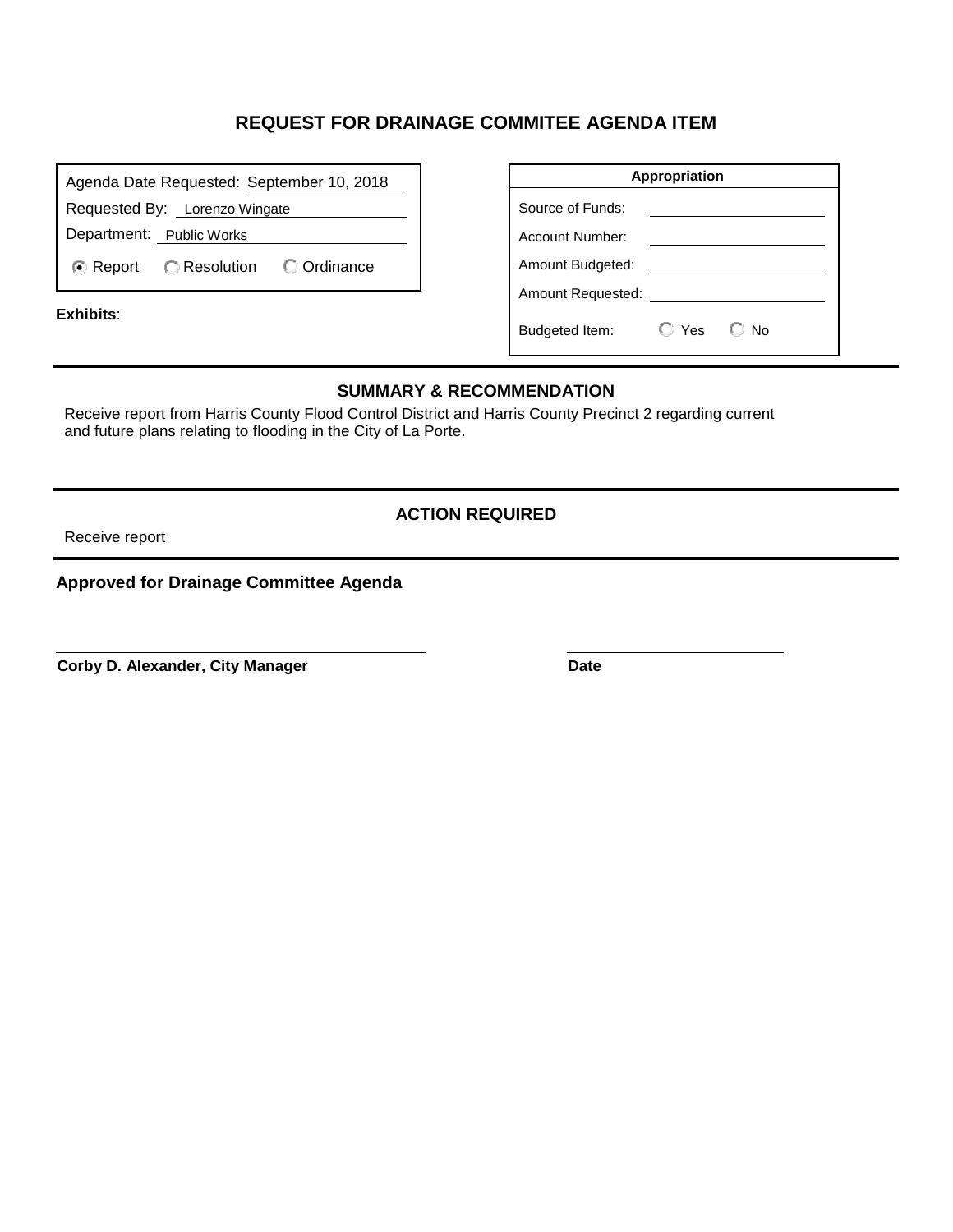## **REQUEST FOR DRAINAGE COMMITEE AGENDA ITEM**

| Requested By: Lorenzo Wingate<br>Department: Public Works | Agenda Date Requested: September 10, 2018 |  |  |  |  |
|-----------------------------------------------------------|-------------------------------------------|--|--|--|--|
|                                                           |                                           |  |  |  |  |
|                                                           |                                           |  |  |  |  |
| ⊙ Report © Resolution © Ordinance                         |                                           |  |  |  |  |

**Exhibits**:

| Appropriation     |         |       |  |  |
|-------------------|---------|-------|--|--|
| Source of Funds:  |         |       |  |  |
| Account Number:   |         |       |  |  |
| Amount Budgeted:  |         |       |  |  |
| Amount Requested: |         |       |  |  |
| Budgeted Item:    | ◯ Yes ା | €∃ No |  |  |

#### **SUMMARY & RECOMMENDATION**

#### **Hurricane Harvey Community Development Block Grant Disaster Recovery (CDBG-DR) Harris County Method of Distribution (MOD)**

The City of La Porte has been allocated \$3,472,757.00 in CDBG-DR funding for infrastructure projects damaged by or failed to function during Hurricane Harvey through the Harris County Method of Distribution. Seventy percent (70%) of funding must service Low to Moderate Income (LMI) persons/communities.

Eligible Activities under CDBG-DR Infrastructure/Non-housing funding:

- $\circ$  Flood control and drainage repair and improvements, including the construction or rehabilitation of storm water management systems;
- $\circ$  Restoration of publically owned infrastructure (such as water and sewer facilities, streets/bridges, provision of generators, etc.)
- o Demolition, rehabilitation/reconstruction of publicly-owned commercial, institutional, or industrial buildings and code enforcement

Ineligible Activities under CDBG-DR Infrastructure/Non-housing funding:

- $\circ$  To enlarge a dam or levee beyond the original footprint of the structure
- o To assist privately-owned utility for any purpose
- $\circ$  To assist building/facilities used for the general conduct of government (e.g. city halls, courthouses, and emergency operation centers)

Tentative Timeline

- **August 20, 2018-** Notice of Intent to participate in MOD due.
- o **September 2018**–Complete local MOD for Court approval (9/25/18) and submission to GLO
- o **September-October 2018-** MOD cities conduct public meeting
- o **Mid-September 2018-** Release CDBG-DR Infrastructure Application/RFP
- o **Mid-October 2018** CDBG-DR Infrastructure Application Due Date
- o **November 2018-** Harris County completes CDBG-DR Infrastructure projects submission packet and releases for 14-day public comment period and 2 public hearings
- o **December 4, 2018** CDBG-DR Infrastructure projects submission packet submitted to Court for approval and resolution to submit
- o **January 2019-** GLO executes CDBG-DR Infrastructure contract with Harris County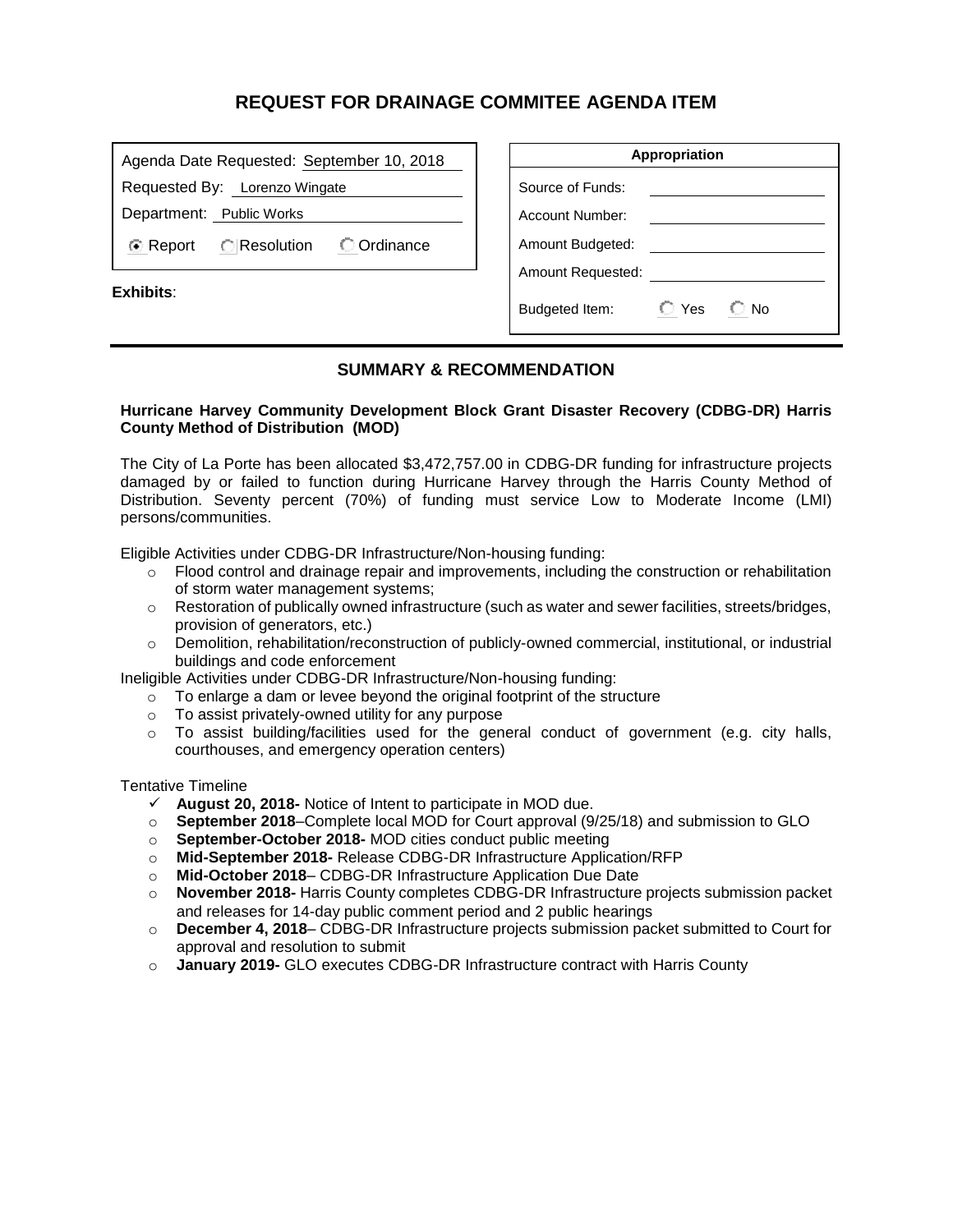

# **ACTION REQUIRED**

Discussion regarding Community Development Block Grant Disaster Recovery Harris County Hurricane Harvey Method of Distribution.

## **Approved for Drainage Committee Agenda**

**Corby D. Alexander, City Manager Date**